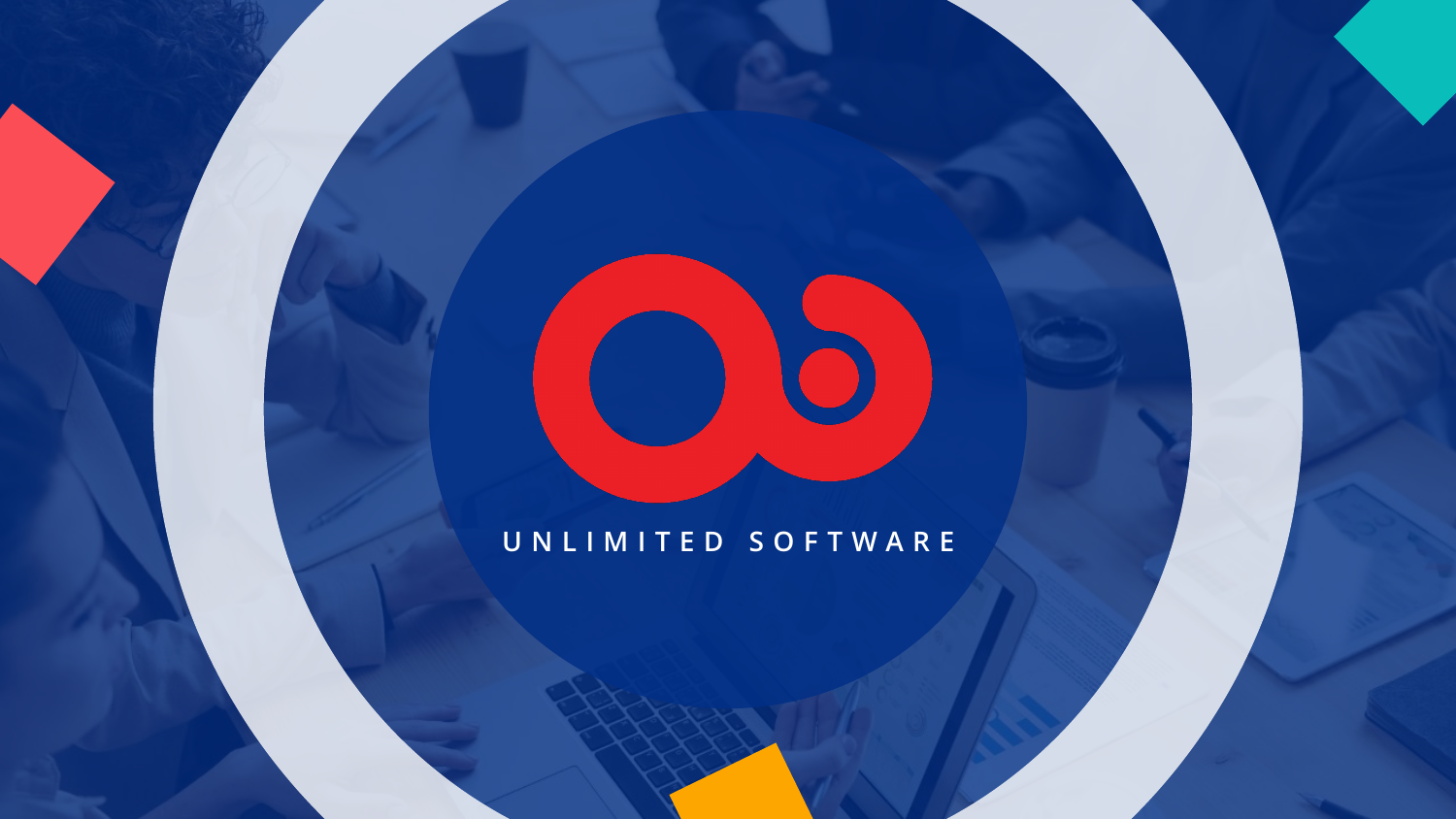# **WHO WE ARE**

### We do BEST SOFTWARES

Software House provide many software solutions and services

Analysis, Creativity, Design, Develop, Enhancement, Release in Time.

We do awesome Software's, speed and Hight Qualit is important goals in our Work.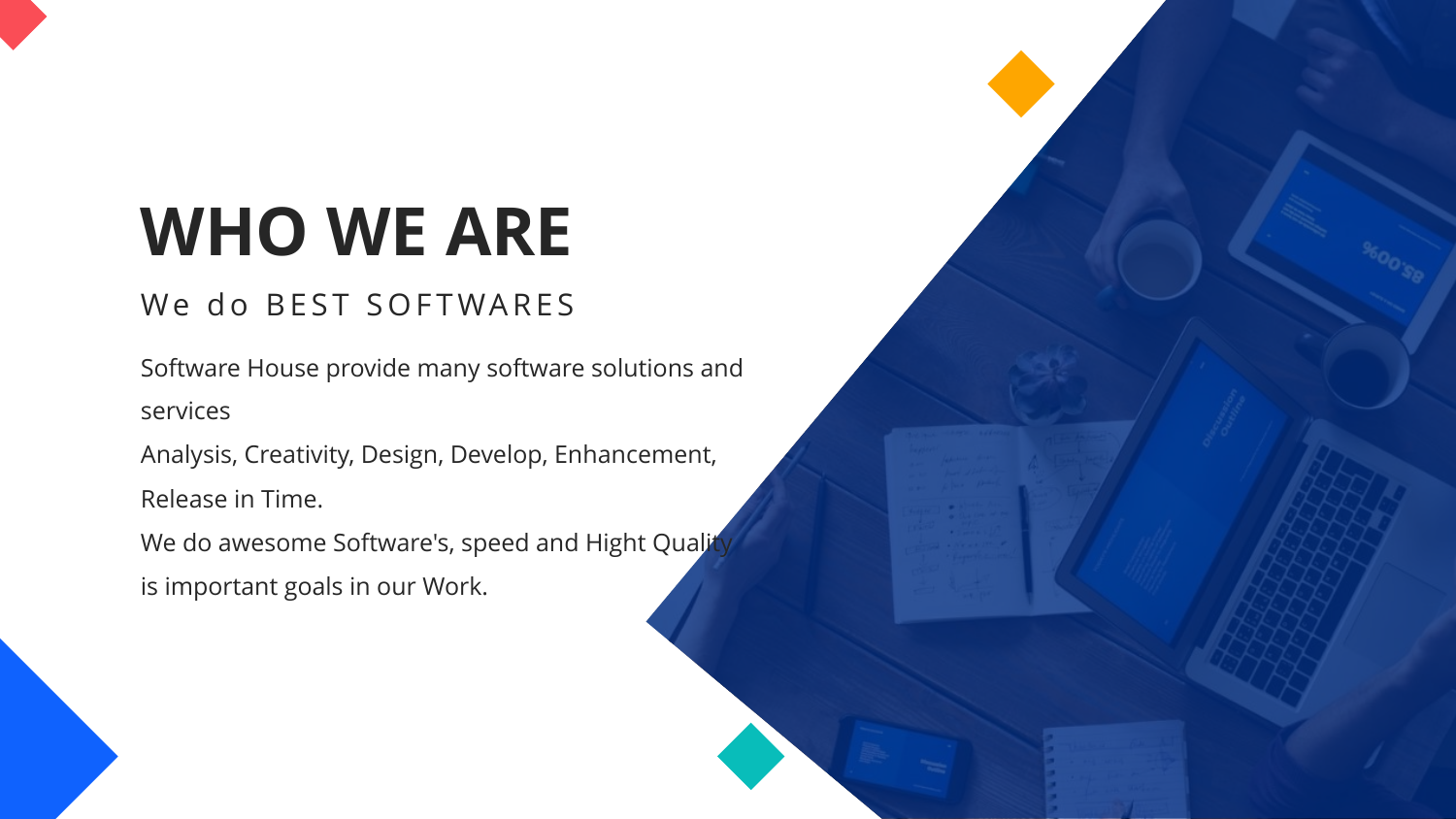



### We serve many software services, We Can Schedule meeting to help you.



## **ABOUT US**

We do things better

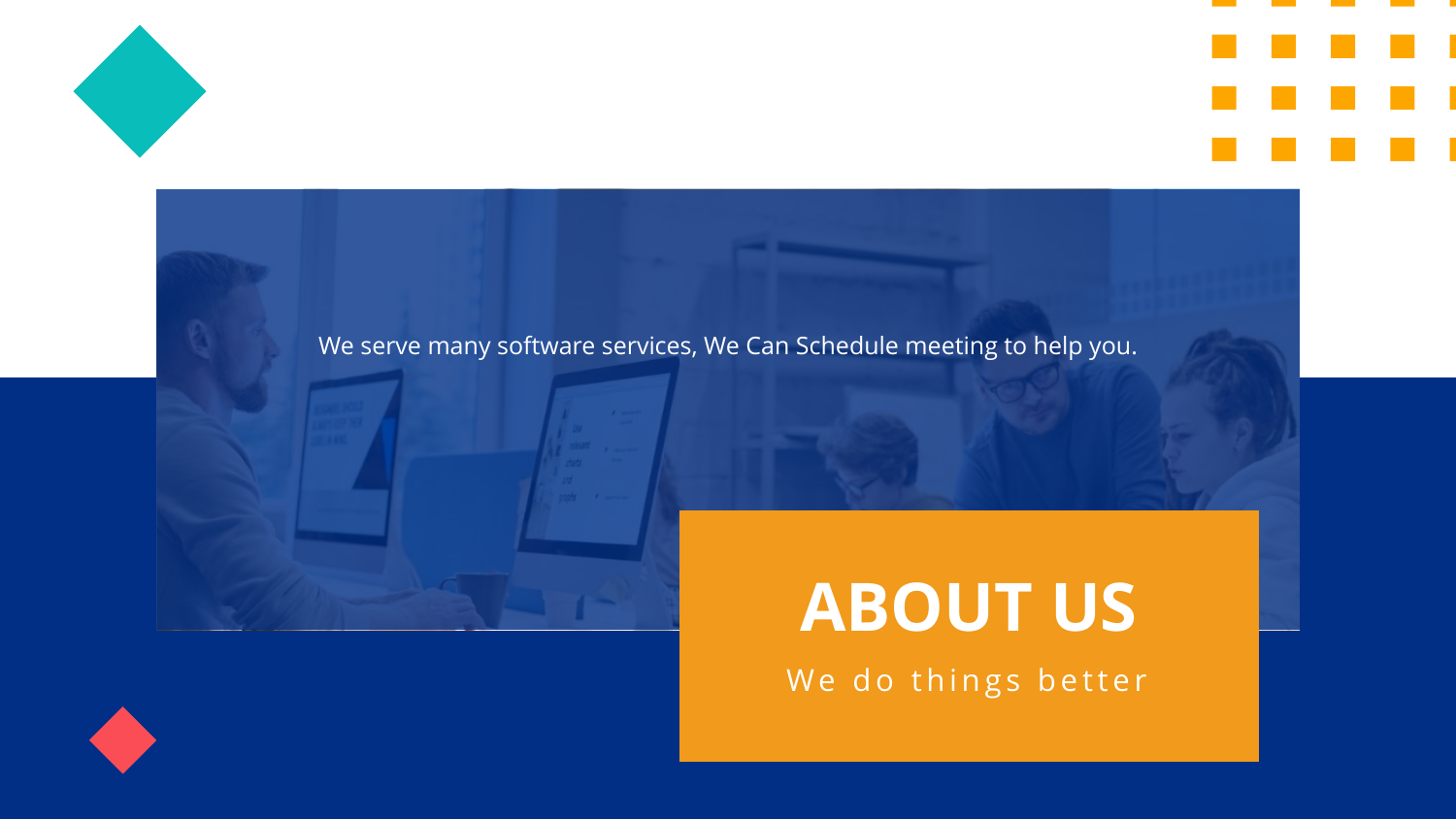# **WHO WE ARE**

### We do things better

This is a text placeholder that you can edit. This is a text placeholder that you can edit. This is a text placeholder that you can edit.



### **24/7 Support Certificate**

Our Technical Support is active all times, you can get your support quickly.



Our Clients Trust Us, Quality and speed is our talent.



Ask about our payment systems.



Our Clients Trust Us, Quality and speed is our talent.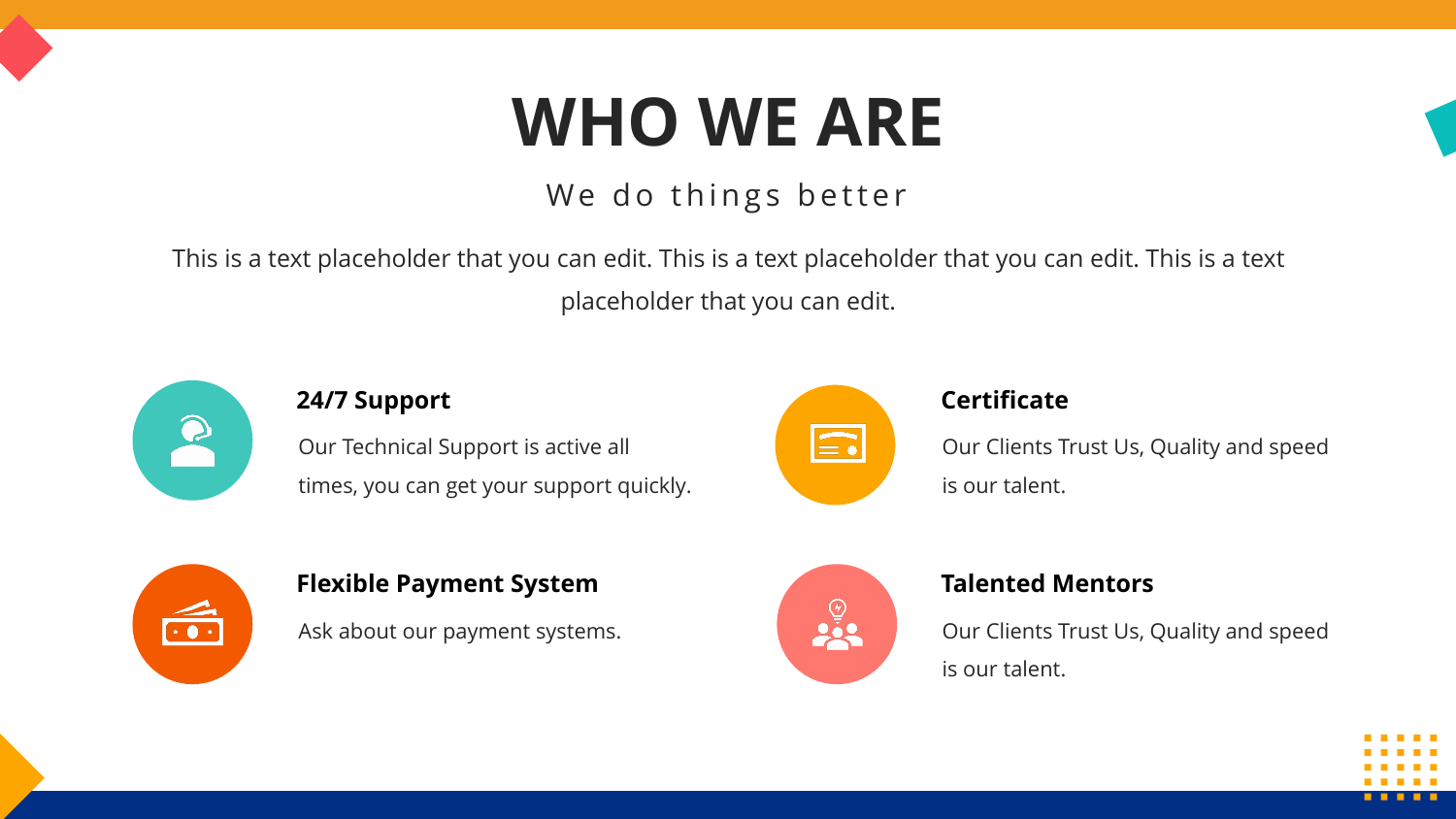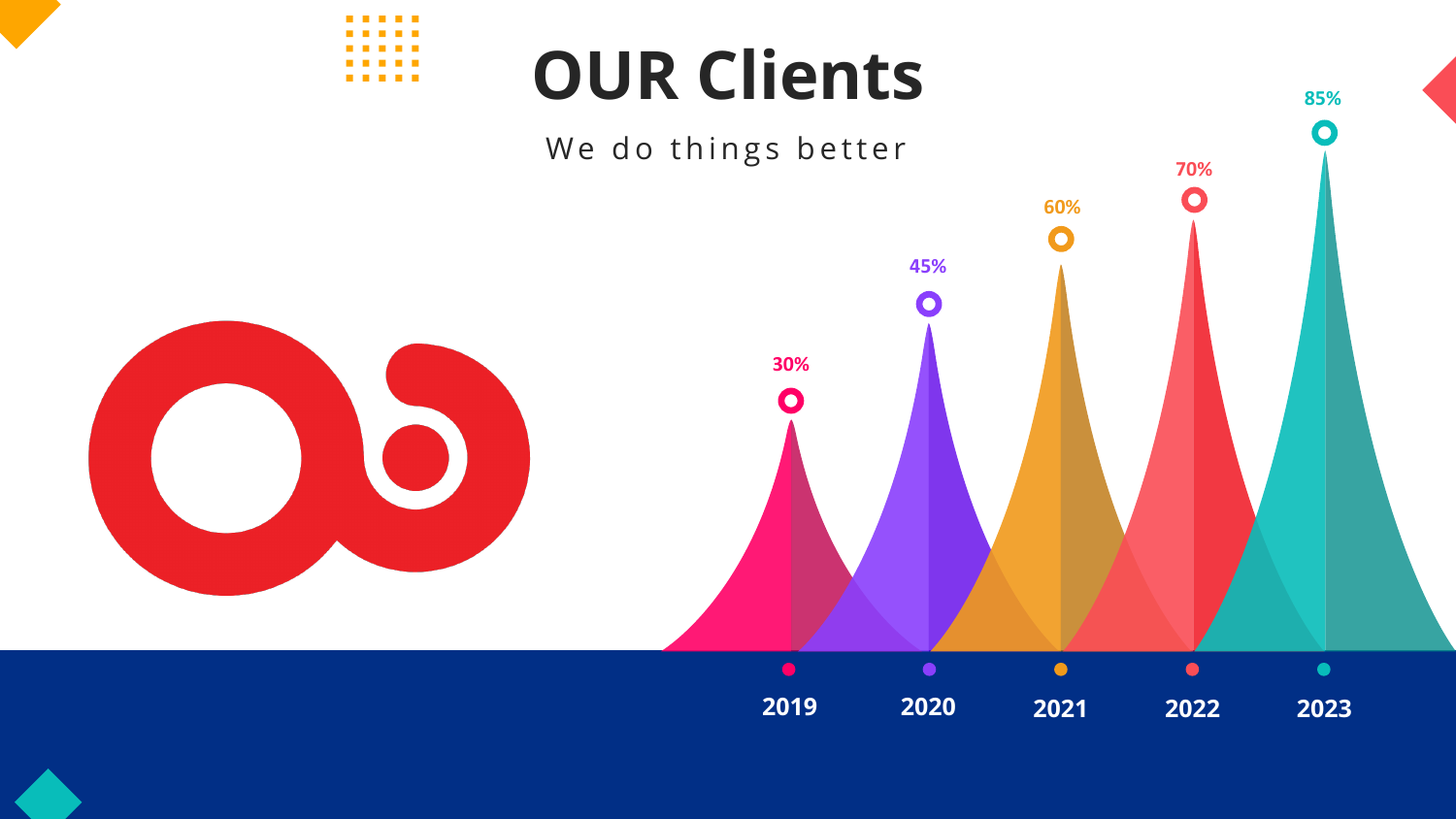# **OUR PROCESS**

### We do things better

### **Analyses**

Offline and Online Meetings to make good analyses.

### **Development**

Our Hero's Do-Good Things.

![](_page_5_Figure_7.jpeg)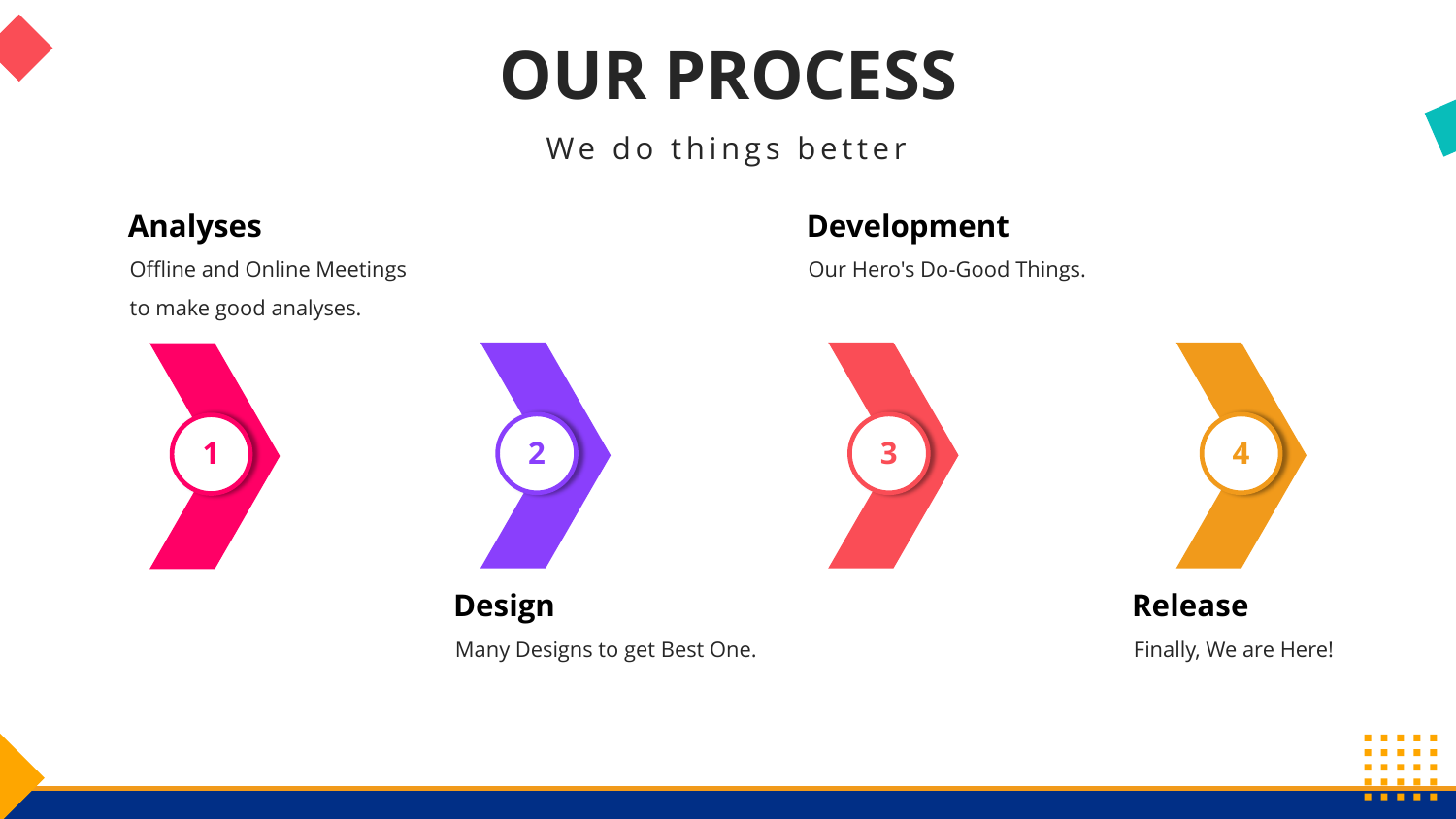# **OUR PORTFOLIO**

**Midora Store**

Clothes Online Store

![](_page_6_Picture_3.jpeg)

![](_page_6_Picture_4.jpeg)

**Mqsud**

Advertising Company

### **ShiWow**

Multi online store

![](_page_6_Picture_9.jpeg)